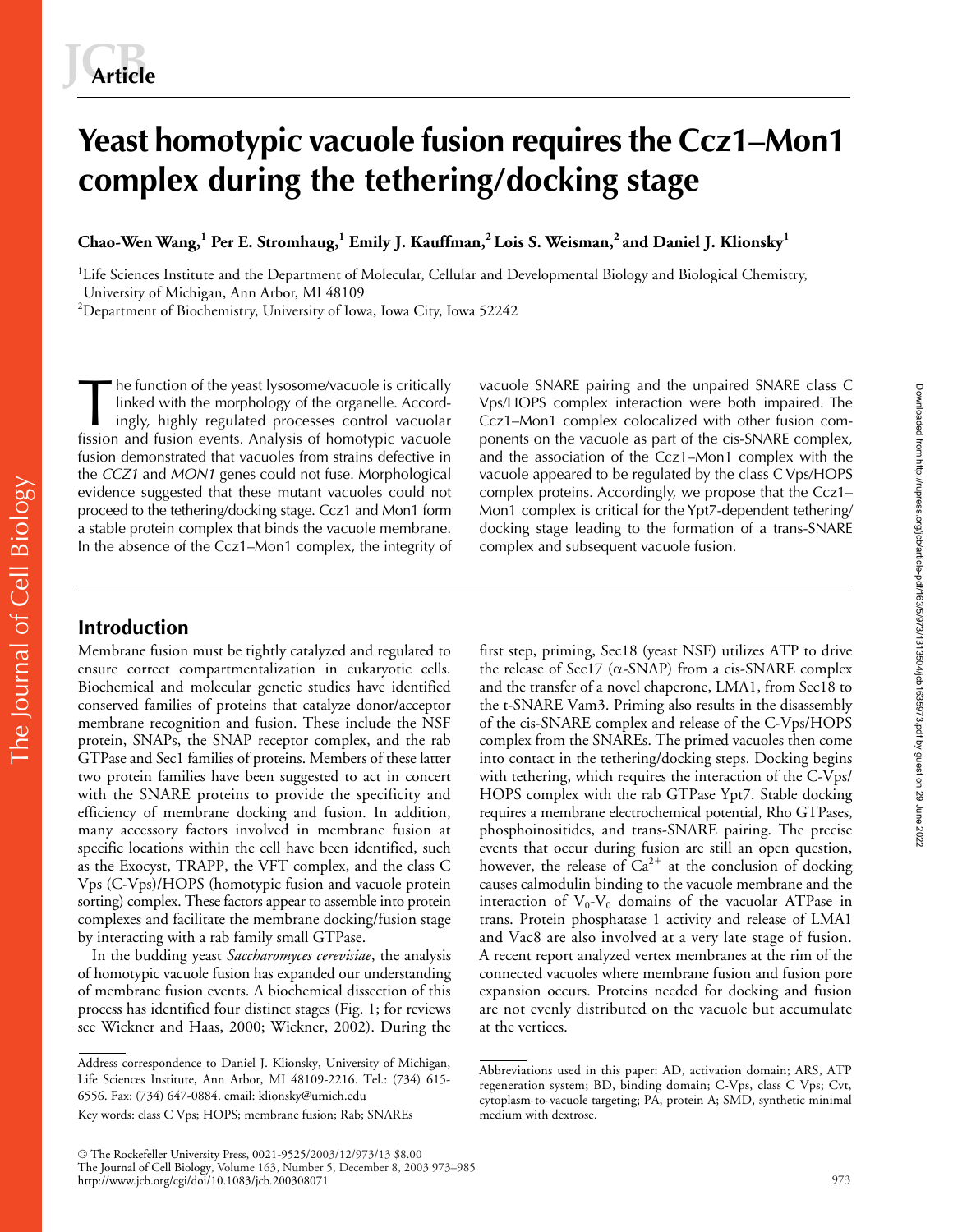Figure 1. **Working model for yeast homotypic vacuole fusion.** The R SNAREs Nyv1 and Ykt6 (white), and the Q SNAREs Vam3 (light gray), Vti1 (black), and Vam7 (striped) are indicated. The numbered circles correspond to Ypt7, Sec17, and Sec18. The C-Vps/ HOPS protein complex comprises Vps11/Pep5, Vps16, Vps18/Pep3, Vps33, Vps39/Vam6, and Vps41. See text for details. Modified from Wickner and Haas, 2000.



The cytoplasm-to-vacuole targeting (Cvt) pathway, a constitutive pathway that is similar to macroautophagy, is used to deliver the soluble hydrolase Ape1 to the vacuole (for review see Stromhaug and Klionsky, 2004). We have shown that strains lacking two proteins, Ccz1 and Mon1, exhibit highly fragmented vacuole phenotypes (Wang et al., 2002a). Both Mon1 and Ccz1 are required for protein delivery through the Cvt pathway and other vacuole trafficking processes including the CPY and ALP pathways and endocytosis (Wang et al., 2002a). Biochemical characterization indicates that Ccz1 and Mon1 are needed for the Cvt pathway during the fusion stage, and the two proteins appear to be assembled in a stable protein complex. To extend our analysis, we examined the mechanism of action of the Ccz1 and Mon1 proteins. We now present evidence that Ccz1 and Mon1 are also needed for yeast homotypic vacuole fusion. We found that the Ccz1–Mon1 complex binds to the vacuole membrane in a cooperative manner; neither protein is found at the vacuole in strains lacking the complementary component. Without the Ccz1–Mon1 complex, vacuole fusion was blocked at a stage before tethering/docking. Biochemical evidence indicated that the Ccz1–Mon1 complex is part of the vacuolar SNARE complex and is disassembled and released from the vacuole during ATP-dependent vacuole fusion. Moreover, the C-Vps/HOPS complex is involved in regulating the vacuole membrane association of the Ccz1–Mon1 complex. Therefore, our findings reveal a critical role for the Ccz1–Mon1 complex in maintaining proper vacuole morphology by regulating fusion at the tethering/ docking stage.

# **Results**

### **The Ccz1–Mon1 complex is required for homotypic vacuole fusion**

Ccz1 and Mon1 are required for multiple trafficking pathways to the vacuole including the Cvt pathway (Wang et al., 2002a). In a  $ccz1\Delta$  or *mon*  $1\Delta$  mutant, the Cvt pathway is blocked because the fully formed Cvt vesicles fail to fuse with the vacuole; precursor Ape1 accumulates in a proteaseprotected state (Wang et al., 2002a). Accordingly, one of the speculations concerning the function of the Ccz1–Mon1 complex is that the two proteins might have a general role in vacuole fusion. To explore the function of the Ccz1–Mon1 complex in fusion of Cvt vesicles with the vacuole, we first determined whether the complex plays a role during homotypic vacuole fusion. An assay to measure yeast homotypic vacuole fusion has been developed by Wickner (2002). In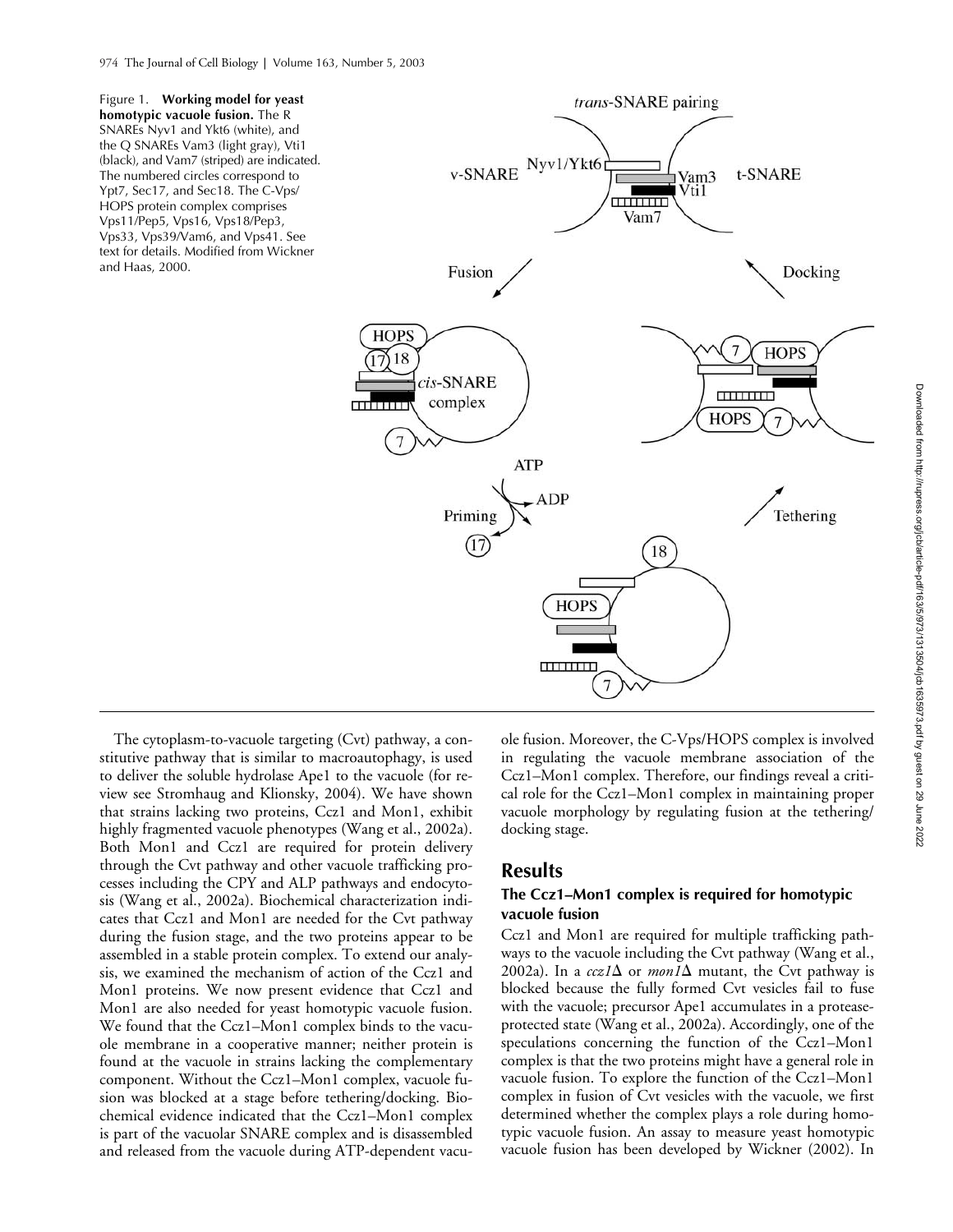

Figure 2. **Vacuoles from** *ccz1* **and**  *mon1* **strains are defective in homotypic fusion.** (A) Vacuoles from strains DKY6281 (*pho8*), BJ3505 (*pep4*), CWY15 (*ccz1 pho8*), CWY34 (BJ3505 *ccz1*), CWY14 (*mon1 pho8*), and CWY33 (BJ3505  $mon1\Delta$ ) were analyzed for homotypic fusion as described in Materials and methods. The relevant genetic markers are indicated. Fusion activity is presented as percentage values normalized to the wild-type vacuole control, which was set at 100%. The corresponding alkaline phosphatase activities (expressed as units) are indicated within the bars. The background activity (0.15 units) from the sample kept on ice was subtracted from all other samples. (B) Proteins required for vacuole–vacuole fusion are targeted to the  $ccz1\Delta$  and *mon1* vacuoles. Vacuoles prepared from the BJ3505, BJ3505 *ccz1*, and BJ3505 *mon1* $\Delta$  strains were TCA precipitated, and proteins were detected by Western blot as indicated. (C) C-Vps/ HOPS proteins are bound to the *mon1*<sup> $\Delta$ </sup> vacuoles. Vacuoles prepared from the BJ3505 or BJ3505 *mon1*<sup>A</sup> background containing the indicated HA fusion forms of C-Vps components were TCA precipitated, and proteins were detected by Western blot against HA and Pho8 as a loading control. (D) Cooperative binding of Ccz1 and Mon1 to the vacuole. Vacuoles prepared from the BJ3505, BJ3505  $ccz1\Delta$ , and BJ3505 *mon1* $\Delta$  strains were TCA precipitated, and proteins were detected by Western blot against Pho8, Mon1, and Ccz1.

brief, vacuoles are prepared from a  $pep4\Delta$  strain that supplies the inactive precursor form of alkaline phosphatase (Pho8), and from a  $pho8\Delta$  strain that provides vacuolar proteinase A (Pep4) processing activity. If the two pools of vacuoles fuse in vitro, precursor Pho8 is activated. Vacuoles from wildtype and mutant strains were prepared as described in Materials and methods. Standard reactions were incubated at  $27^{\circ}$ C or on ice for 90 min. Pho8 activity from the fusion of wild-type vacuoles at  $27^{\circ}$ C was defined as 100%, and a control sample on ice was defined as 0%. Data from three independent experiments are summarized in Fig. 2 A. When both sets of vacuoles were from the  $ccz1\Delta$  and  $mon1\Delta$ strains, fusion activity decreased to 10% of wild-type vacuoles. The fusion activities were increased if  $ccz1\Delta$  and  $mon1\Delta$  vacuoles were incubated in the reaction with wildtype vacuoles, however, the fusion activity was still well below that when the vacuole pairs were both wild type. The fact that both mutant vacuoles are morphologically fragmented (Fig. 2; Wang et al., 2002a), coupled with the in vitro fusion defect, suggests that both the  $ccz1\Delta$  and  $mon1\Delta$ strains are defective in homotypic vacuole fusion.

Many of the general components required for vacuolar fusion have been identified (Wickner, 2002). To determine if the homotypic vacuole fusion defects of the  $ccz1\Delta$  and  $mon1\Delta$  strains were due to the absence of molecules known to be required for fusion, we TCA precipitated proteins from purified vacuoles of wild-type and mutant strains and examined protein levels by Western blot. We found that the peripherally associated proteins including Sec18 (NSF), Sec17 (α-SNAP), Vac8, and Ypt7 (Rab) were on both wildtype and mutant vacuoles (Fig. 2 B). Vacuolar SNARE proteins including Vam3, Nyv1, Vti1, and Vam7 are also present on the vacuoles in the  $ccz1\Delta$  and  $mon1\Delta$  strains at levels similar to those seen on the wild-type vacuoles (Fig. 2 B). Similarly, we found that the C-Vps components were also present on the vacuoles of the mutant strains (Fig. 2 C; unpublished data). Accordingly, we concluded that the fusion defect for the two mutants was not due to loss of these previously identified components. However, as shown in Fig. 2 D, we found that the  $ccz/\Delta$  strain failed to recruit Mon1 on the purified vacuoles, and vice versa. These data, along with the analysis of the role of Ccz1 and Mon1 in the Cvt pathway (Wang et al., 2002a) demonstrate that these two proteins form a stable complex.

One strategy to demonstrate that a protein directly participates in homotypic vacuole fusion is to inhibit the in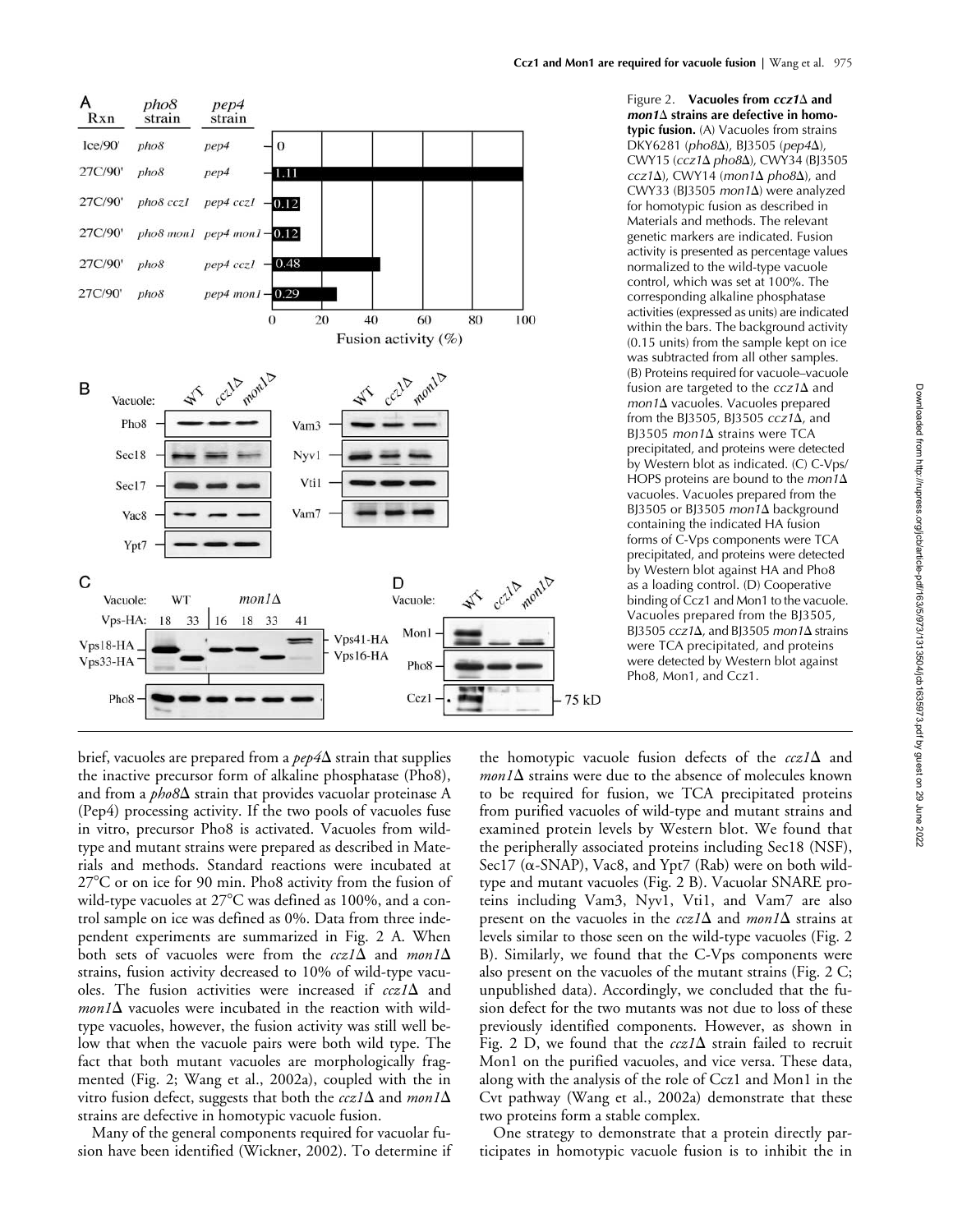vitro fusion reaction by the addition of affinity-purified antiserum against the protein of interest. However, the success of this approach depends on the affinity of the particular antibody. We found that affinity-purified antiserum against Ccz1 or Mon1 was not able to inhibit the reaction (unpublished data). Accordingly, we adopted an alternative approach. We generated strains with protein A (PA) fusion to Ccz1 and Mon1 to take advantage of the specific affinity between PA and the  $F_c$  region of IgG. Fig. 3 A shows a Western blot against vacuole proteins from two fused partner strains, the  $pho8\Delta$  (DKY6281, DK) and  $pep4\Delta$ (BJ3505, BJ) strains, containing integrated copies of Ccz1- PA and Mon1-PA. The COOH-terminal PA fusion forms of Ccz1 and Mon1 are stable proteins, are both associated with the vacuole, and are maintained at similar levels to their corresponding wild-type proteins. PA tagging did not affect Ccz1 and Mon1 function because all of the tagged strains exhibited normal vacuole morphology in vivo (unpublished data). Furthermore, the purified vacuoles showed

fusion activities that were comparable to wild-type vacuoles (Fig. 3 B). As a control, we treated the vacuoles with an antiserum against a protein that is not localized to the vacuole and does not play a role in fusion. We found that treating with this antiserum did not affect wild-type vacuole fusion activity in vitro. However, the fusion activity decreased to 80% when Ccz1-PA was present on both of the fusion partners. Furthermore, when both vacuole partners harboring Mon1-PA were tested, the fusion activity was reduced to 26%. This reduction is similar to inhibition of vacuole fusion with affinity-purified antiserum to Sec18 (Kato and Wickner, 2003). Fusion activities in the presence of antiserum were substantially decreased if either one of the vacuoles contained Mon1-PA. These data suggest that at least Mon1 has a direct role in homotypic vacuole fusion. Vacuoles with Ccz1-PA treated with antibody displayed a smaller defect in fusion (20%). This reduction in fusion activity may be indirect and reflect the requirement for Ccz1 in vacuolar recruitment of Mon1. Alternatively, the differ-

Figure 3. **An inhibition assay reveals a direct requirement of Mon1 during fusion.** (A) Vacuolar protein levels of Ccz1-PA and Mon1-PA. Vacuoles purified from two parental strains, DKY6281 (pho8 $\Delta$ ) DK) and BJ3505 ( $pep4\Delta$ , BJ), were TCA precipitated and assayed by Western blot against Pho8 and Pep4. The relevant genetic markers are indicated. The PA fusion forms of Ccz1 and Mon1 were detected by Western blot against PA. (B) Vacuoles containing Ccz1-PA and Mon1-PA fuse in vitro. Vacuoles were analyzed for homotypic fusion as described in Materials and methods. The relevant genetic markers are indicated. Each experiment was assayed and averaged from three independent fusion reactions. Fusion activities were shown as measured by  $OD_{400}$  nm. (C) Inhibition assay. Vacuoles were analyzed for homotypic fusion. Antiserum was added in the fusion reaction as described in Materials and methods. Each experiment was assayed and averaged from six independent fusion reactions. All fusion activities were indicated as percentage compared with their corresponding vacuole fusion activity when the antiserum was not added as shown in B.

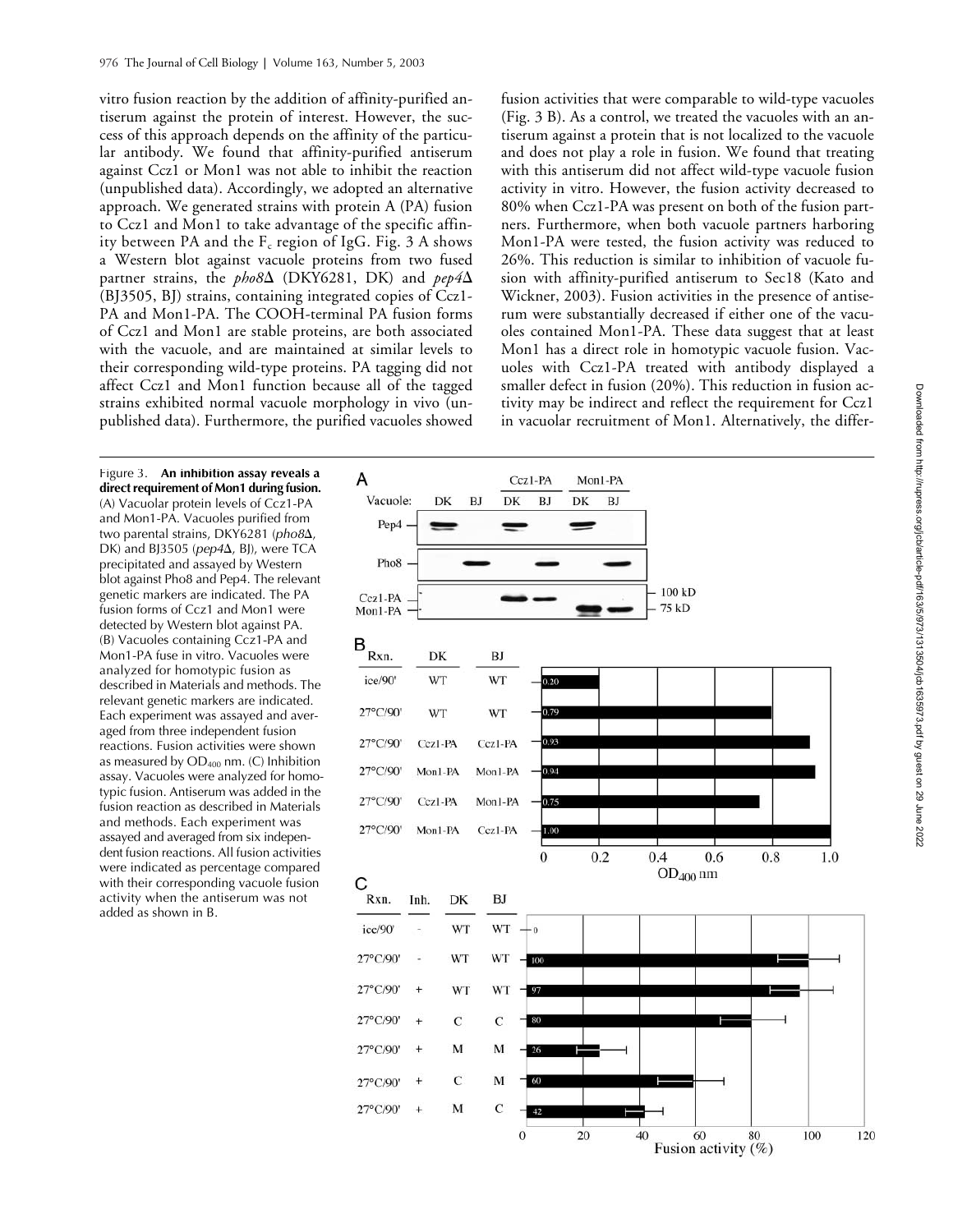ence in inhibition may reflect steric differences resulting from  $F_c$  binding to the particular PA construct.

### **Ccz1 and Mon1 are required for the coordinated priming and tethering/docking stage of fusion**

It has been proposed that three distinct events are essential for the homotypic fusion pathway: priming, tethering/docking, and fusion (Wickner and Haas, 2000). To gain a better understanding of the stage where the  $ccz/(\Delta)$  and  $m\omega/(\Delta)$  vacuoles were blocked in fusion, we performed a microscopy assay to determine if the  $ccz1\Delta$  and  $mon1\Delta$  vacuoles are able to dock (Wang et al., 2001b). Vacuoles were purified and incubated in standard reactions with (1) the omission of ATP, to prevent priming and the subsequent docking and fusion steps; (2) the addition of the calcium chelator BAPTA that inhibits a post-docking fusion step; (3) the complete reaction at 27°C for 90 min where wild-type vacuoles fuse; and (4) the incubation on ice for 90 min to prevent fusion. Incubation on ice at the start of the reaction prevents initiation

of the fusion reaction, and vacuoles were dispersed throughout the field (Fig. 4 A). Similarly, both wild-type and mutant vacuoles were unable to dock and were randomly dispersed when priming was blocked by the deprivation of ATP. Wild-type vacuoles incubated with ATP and BAPTA were able to prime and dock but could not fuse. In this case, the vacuoles appeared as clumps. In the absence of BAPTA, wild-type vacuoles fused and were several times larger than the docked vacuoles. In contrast,  $ccz1\Delta$ , *mon1* $\Delta$ , and  $\gamma pt\overline{z}\Delta$ vacuoles remained dispersed in the presence of ATP and BAPTA and did not show an increase in size in the presence of ATP alone (Fig. 4 A). Quantification of these results from multiple fields is summarized in Table I. We found that  $ccz1\Delta$  and *mon1* $\Delta$  vacuoles exhibited high percentages of individual vacuoles under all conditions, similar to the results observed with the  $\gamma pt/\Delta$  vacuoles. Moreover, mutant vacuoles were distinct from wild-type vacuoles, which give higher "contact per vacuole" scores following BAPTA treatment or when fusion was performed at  $27^{\circ}$ C for 90 min. These data



docking and fusion assay as described in Materials and methods. At the end of the reaction, aliquots were labeled with FM 4-64 and viewed by fluorescence microscopy. (B) Vacuole priming as measured by ATP-dependent Sec17 release is normal from the  $ccz1\Delta$  and  $mon1\Delta$  vacuoles. Vacuoles were prepared from BJ3505 (WT,  $pep4\Delta$ ), CWY34 (BJ3505 *ccz1* $\Delta$ ), CWY33 (BJ3505 *mon1* $\Delta$ ), and CWY23 (*ypt7* $\Delta$  *pep4* $\Delta$ ) strains. Vacuoles were assayed for Sec17 release as

Vam Vti1

Vam3

Lysate

described in Materials and methods. Supernatant fractions were TCA precipitated and examined by Western blot analysis for the presence of Sec17. (C) Assay for SNARE and C-Vps/HOPS interaction. Vacuoles from strains CWY42 (WT, BJ3505 *VPS18-HA*), CWY57 (BJ3505 *ccz1 VPS18-HA*), and CWY47 (BJ3505 *mon1*  $\Delta$  *VPS18-HA*) were mixed in 750-µl vacuole fusion reactions with the addition of apyrase (-ATP) or ARS (+ATP). Reactions were incubated at 27°C for 15 min. Vacuoles were reisolated by centrifugation at 10,000 *g* for 5 min and then resuspended in HEPES immunoprecipitation buffer. A 10-µl aliquot of the lysates was used as a loading control. Solubilzed vacuoles were immunoprecipitated with anti-Vam3 (upper panel) or anti-HA (lower panel) antibody, and the presence of Vps18-HA, Vam3, Vti1, and Sec17 was assessed by Western blot. (D) Assay for total SNARE pairs present on isolated vacuoles and the ability of the pairs to be disrupted. Vacuoles were mixed in 750-µl vacuole fusion reactions and treated as described in C. Vacuoles from BJ3505 (WT), CWY34 (BJ3505 *ccz1* $\Delta$ ), and CWY33 (BJ3505 *mon1*Δ) strains were immunoprecipitated (IP) with anti-Vam3 antibody, and the presence of Vam3, Sec17, Nyv1, Vam7, and Vti1 was assessed by Western blot.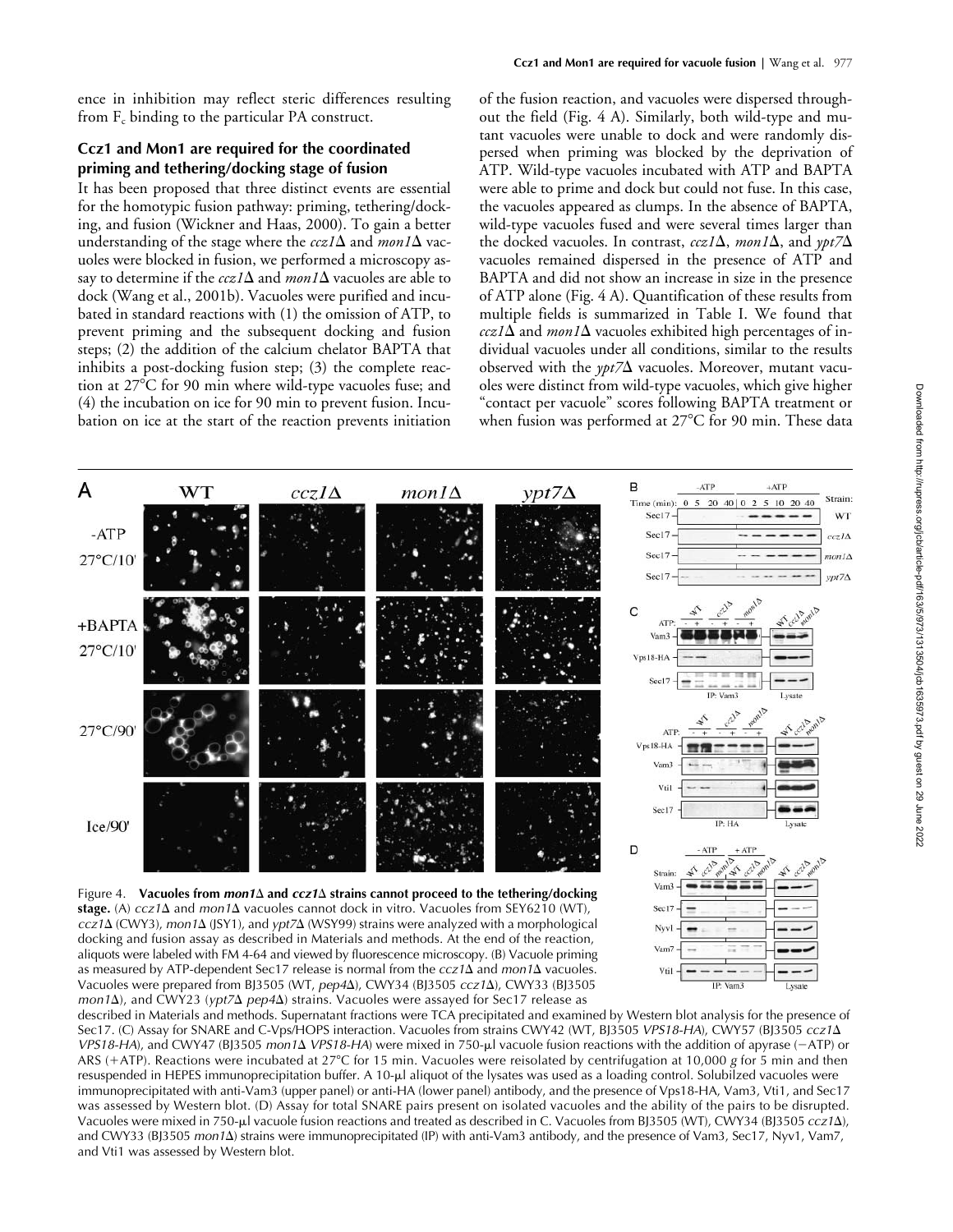| <b>Reaction conditions</b> | <b>Strain</b> | Number of vacuoles in cluster (%) |     |     |                | <b>Total vacuoles</b> | Contacts/vacuole |
|----------------------------|---------------|-----------------------------------|-----|-----|----------------|-----------------------|------------------|
|                            |               |                                   |     |     |                |                       |                  |
|                            | <b>WT</b>     | 79.3                              | 5.8 | 4.7 | 10.2           | 429                   | 1.7              |
| $-ATP$                     | $ccz1\Delta$  | 89.2                              | 3   | 3.3 | 4.5            | 2152                  | 1.3              |
|                            | $mon1\Delta$  | 90                                | 4   | 2.6 | 3.4            | 1497                  | 1.6              |
|                            | $ypt7\Delta$  | 90.8                              | 3.4 | 2.6 | 3.2            | 1338                  | 1.2              |
|                            | WT            | 44                                | 4.3 | 5.2 | 46.5           | 591                   | 5.1              |
| $+BAPTA$                   | $ccz1\Delta$  | 89.1                              | 2.7 | 3.3 | 4.9            | 1043                  | 1.7              |
| 27°C/10 min                | $mon1\Delta$  | 89.7                              | 2.2 | 2.2 | 5.9            | 1832                  | 1.3              |
|                            | $ypt7\Delta$  | 90.4                              | 1.2 | 1.9 | 6.5            | 1206                  | 1.3              |
|                            | <b>WT</b>     | 39.2                              | 8   | 3.8 | 49             | 554                   | 3.4              |
| $27^{\circ}$ C/90 min      | $ccz1\Delta$  | 88.4                              | 2   | 1.6 | 8              | 1334                  | 1.2              |
|                            | $mon1\Delta$  | 87                                | 2.5 | 3   | 7.5            | 956                   | 1.1              |
|                            | $ypt7\Delta$  | 85.1                              | 2.7 | 1.7 | 10.5           | 1112                  | 1.6              |
|                            | WT            | 93.2                              | 2.9 | 1.9 | $\overline{2}$ | 752                   | 1.1              |
| Ice/90 min                 | $ccz1\Delta$  | 96                                | 1.4 | 1.2 | 1.4            | 1558                  | 1.1              |
|                            | $mon1\Delta$  | 89.8                              | 2.4 | 2.2 | 5.6            | 1353                  | 1.3              |
|                            | $ypt7\Delta$  | 87.4                              | 2.8 | 2   | 7.8            | 1446                  | 1.4              |

| Table I. The $ccz1\Delta$ and mon1 $\Delta$ mutants are defective in docking |  |  |  |
|------------------------------------------------------------------------------|--|--|--|
|------------------------------------------------------------------------------|--|--|--|

suggest that the inability of vacuoles from the  $ccz1\Delta$  and  $mon1\Delta$  strains to fuse (Fig. 2 A) was due to a defect before tethering/docking.

We extended our analysis to further investigate whether it is priming or tethering/docking that is impaired in these mutants. During priming, Sec18 utilizes ATP to drive the release of Sec17 from the vacuole membrane and disassemble cis-SNARE complexes. Accordingly, we monitored Sec17 release from the wild-type,  $ccz1\Delta$ , mon1 $\Delta$ , and  $\gamma pt7\Delta$ vacuoles as described in Materials and methods. Without the addition of ATP, Sec17 remained attached to the vacuole membrane and was not detected in the supernatant fraction (Fig. 4 B). The addition of ATP in the reaction mixture caused Sec17 to be quickly released from the wild-type vacuoles where it could be recovered in the supernatant fractions. Similar results were also observed with vacuoles from the  $ccz1\Delta$ , *mon1* $\Delta$ , and  $ypt7\Delta$  strains (Fig. 4 B), suggesting that priming, as monitored by Sec18-dependent Sec17 release, was functional with these mutant vacuoles.

According to the working model for homotypic vacuole fusion, the major event after Sec18-dependent priming is the disassembly of the cis-SNARE complex that allows the formation of SNARE pairs in trans through the function of a Rab protein (Wickner and Haas, 2000). Ypt7 interacts with the C-Vps/ HOPS complex comprised of Vps11, Vps16, Vps18, Vps33, Vps39, and Vps41 and is required for the vacuoles to dock (Sato et al., 2000; Wurmser et al., 2000). A critical event during the docking stage is the interaction between the C-Vps complex and the unassembled t-SNARE Vam3 to achieve trans-SNARE pairing. To monitor this event, we performed a Vam3 coimmunoprecipitation using a strain with HA-tagged Vps18 to see if the unassembled Vam3 on the  $mon1\Delta$  and  $ccz1\Delta$  vacuoles was able to interact with the C-Vps/HOPS complex. Vps18-HA is present on the purified vacuoles of the

wild-type,  $ccz1\Delta$ , and  $mon1\Delta$  strains (Fig. 4 C). Vam3 on wild-type vacuoles coprecipitated Vps18-HA and Sec17 in the presence and absence of ATP (Fig. 4 C). The Vps18-HA levels appeared to increase slightly after 15 min in the presence of ATP, whereas Sec17 levels were reduced following ATPdependent priming. In contrast, Vam3 did not coprecipitate Vps18-HA in either the *mon1* $\Delta$  or *ccz1* $\Delta$  strain. In addition, we performed the same reaction conditions using anti-HA antibody for the immunoprecipitation to pull-down proteins that are in a complex with Vps18-HA. We found that the SNARE proteins including Vam3 and Vti1 are present in the immune complex with Vps18-HA on the wild-type vacuoles, whereas Sec17, Nyv1, and Vam7 were absent from the same immune complex (Fig. 4 C; data not shown). These data support the previous findings that the C-Vps/HOPS proteins interact with the "unpaired" Vam3 that should be observed only when Sec17 is released from the cis-SNARE complex. With both  $ccz1\Delta$  and *mon1* $\Delta$  vacuoles, we did not detect any Vam3 or Vti1 in the immune complex with Vps18-HA, although these proteins were present at levels similar to those of wild-type vacuoles. Therefore, we conclude that the tethering/docking stage was completely blocked when the Ccz1–Mon1 complex was omitted. Because the proposed role of the C-Vps/HOPS complex is to mediate SNARE pairing, we next checked whether SNARE pairs formed on these two mutant vacuoles. To investigate SNARE pairing, we set up two identical reactions in the absence or presence of ATP for 15 min followed by immunoprecipitation using anti-Vam3 antiserum. In the absence of ATP, cis-SNARE complexes were identified from the wildtype vacuole based on the coprecipitation of Sec17, Nyv1, Vam7, and Vti1 with Vam3 (Fig. 4 D). The cis-SNARE complex is disassembled in the presence of ATP and reduced levels of these proteins were coprecipitated with Vam3. We could not detect Nyv1 and Vam7 being pulled down by anti-Vam3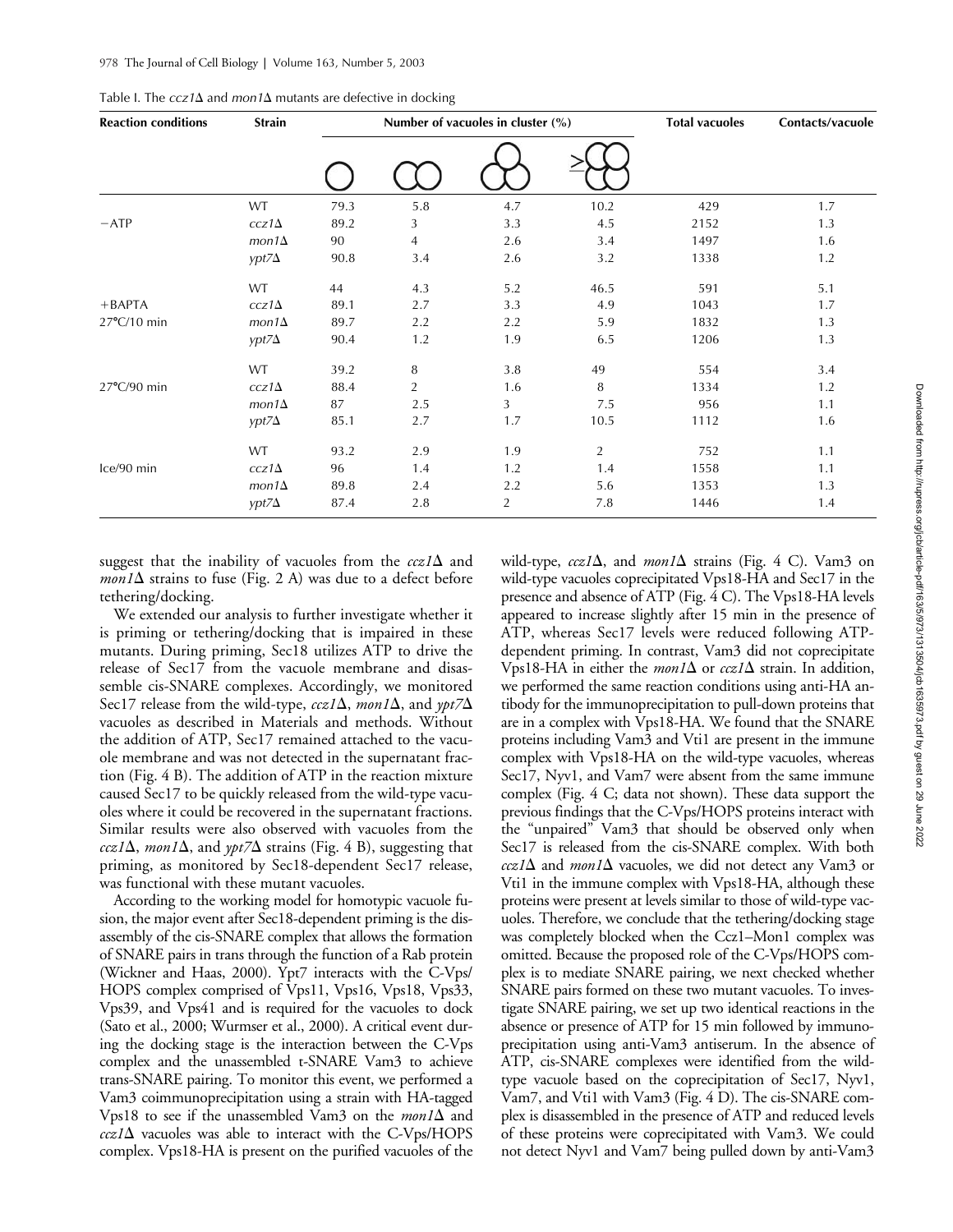

Figure 5. **Ccz1 and Mon1 constitute part of the vacuolar cis-SNARE complex.** (A) Vacuolar Ccz1 and Mon1 colocalize with proteins required for fusion. Vacuoles were prepared from strain CWY42 and were solubilzed as described in Materials and methods. Solubilized proteins were then resolved by a 10–60% sucrose gradient as described in Materials and methods, and proteins were assayed by Western blot. (B) Mon1 release from the vacuole requires ATP. Vacuoles were prepared from the BJ3505 strain. Vacuoles were assayed for the release of Mon1 as described in Materials and methods. The vacuole and its relevant supernatant (soluble) fractions were TCA precipitated separately and subjected to Western blot against Mon1. Reactions with ATP include an ATP regeneration system.

from the  $ccz1\Delta$  and *mon1* $\Delta$  vacuoles even though all of these proteins were present (Figs. 2 B and 4 D). Furthermore, we found that Sec17 was also absent from the Vam3 complex even though Sec18-dependent Sec17 release was functional on the  $ccz1\Delta$  and  $mon1\Delta$  vacuoles (Fig. 4 B). We found that Vti1 was the only SNARE that was in a complex with Vam3 on the  $ccz1\Delta$  and *mon1* $\Delta$  vacuoles, and the disassembly of this complex appeared to be similar to that on the wild-type vacuoles. We conclude that the absence of Ccz1 or Mon1 affects vacuolar SNARE pair association. Together, we propose that the Ccz1–Mon1 complex is required for vacuole fusion by regulating the coordinated priming and tethering/docking stages.

#### **The Ccz1–Mon1complex on the vacuole is assembled as part of the cis-SNARE complex**

Many proteins known to be needed for homotypic vacuole fusion are found on the vacuole as a cis-SNARE complex, which

represents the end product of a previous round of fusion (Wickner and Haas, 2000; Wickner, 2002). We have shown that both Ccz1 and Mon1 are localized on the purified vacuoles and they appear to tightly associate with each other (Fig. 2 D). Next, we examined if Ccz1 and Mon1 are assembled inside the vacuolar cis-SNARE complex. We performed a sucrose density gradient analysis by loading detergent-solublized vacuoles on the top of the gradient. We found that identified fusion components such as Sec18, Sec17, and SNAREs copeaked in fractions 7 to 9 (Fig. 5 A). The majority of Ypt7 appeared to float in the top fraction of this gradient; however, a minor peak of Ypt7 was also present in fractions 7 to 9. Accordingly, we refer to this peak as the previously identified cis-SNARE complex. Furthermore, we found that the C-Vps protein Vps18-HA colocalized with Ccz1 and Mon1 at this cis-SNARE complex peak (Fig. 5 A). The finding that these proteins were assembled into the end product of fusion, the cis-SNARE complex, supports the hypothesis that the Ccz1– Mon1 complex directly participates in fusion.

Vacuoles fuse in vitro in the presence of ATP. The addition of ATP leads to dissociation of the cis-SNARE complex allowing a rearrangement of fusion components in trans (Wickner and Haas, 2000). Accordingly, several proteins, including Sec17, release from the cis-SNARE complex on the vacuole membrane in a regulated process to initiate another cycle of fusion (Mayer et al., 1996). To see whether Mon1 undergoes a similar type of regulated release, we checked Mon1 behavior during the in vitro vacuole fusion assay (Fig. 5 B). Vacuoles were incubated in fusion reactions in the presence or absence of cytosol and/or ATP. Reactions were incubated at  $27^{\circ}$ C and were centrifuged to recover vacuole and supernatant fractions after 0, 5, and 30 min of incubation. We found that Mon1 remained attached tightly with the vacuole in the absence of ATP. In contrast, in the presence of ATP, some of the Mon1 was released from the vacuole and appeared in the supernatant fraction (Fig. 5 B). The molecular mass of vacuolar Mon1 appeared to increase in vitro when ATP was present. This size shift may be part of the regulation of Mon1; however, we could not detect the higher molecular weight form of Mon1 in vivo. Overall, our results suggest that the Ccz1–Mon1 complex dissociates from the SNARE complex and detaches from the vacuole membrane during fusion. Ccz1-GFP is recruited to the vacuole membrane immediately after osmotic induction of vacuole fusion in vivo (Wang et al., 2002a). Thus, the Ccz1– Mon1 complex is regulated during fusion in part by changes in its association with the vacuole membrane.

#### **Regulation of the Ccz1–Mon1 complex through the C-Vps/HOPS complex**

The interaction between Vps18-HA and unpaired Vam3 was impaired when Ccz1 or Mon1 was not present on the vacuole (Fig. 4 C). Ypt7 coprecipitates with Ccz1-HA, and Ypt7 overexpression rescues the  $ccz1\Delta$  vacuole fragmentation phenotype (Kucharczyk et al., 2000, 2001). Therefore, we tested if the Ccz1–Mon1 complex participates in the Ypt7-dependent tethering/docking stage through its interaction with the C-Vps/HOPS complex. A report by Wang et al. has shown that SNAREs, Ypt7, and the C-Vps/HOPS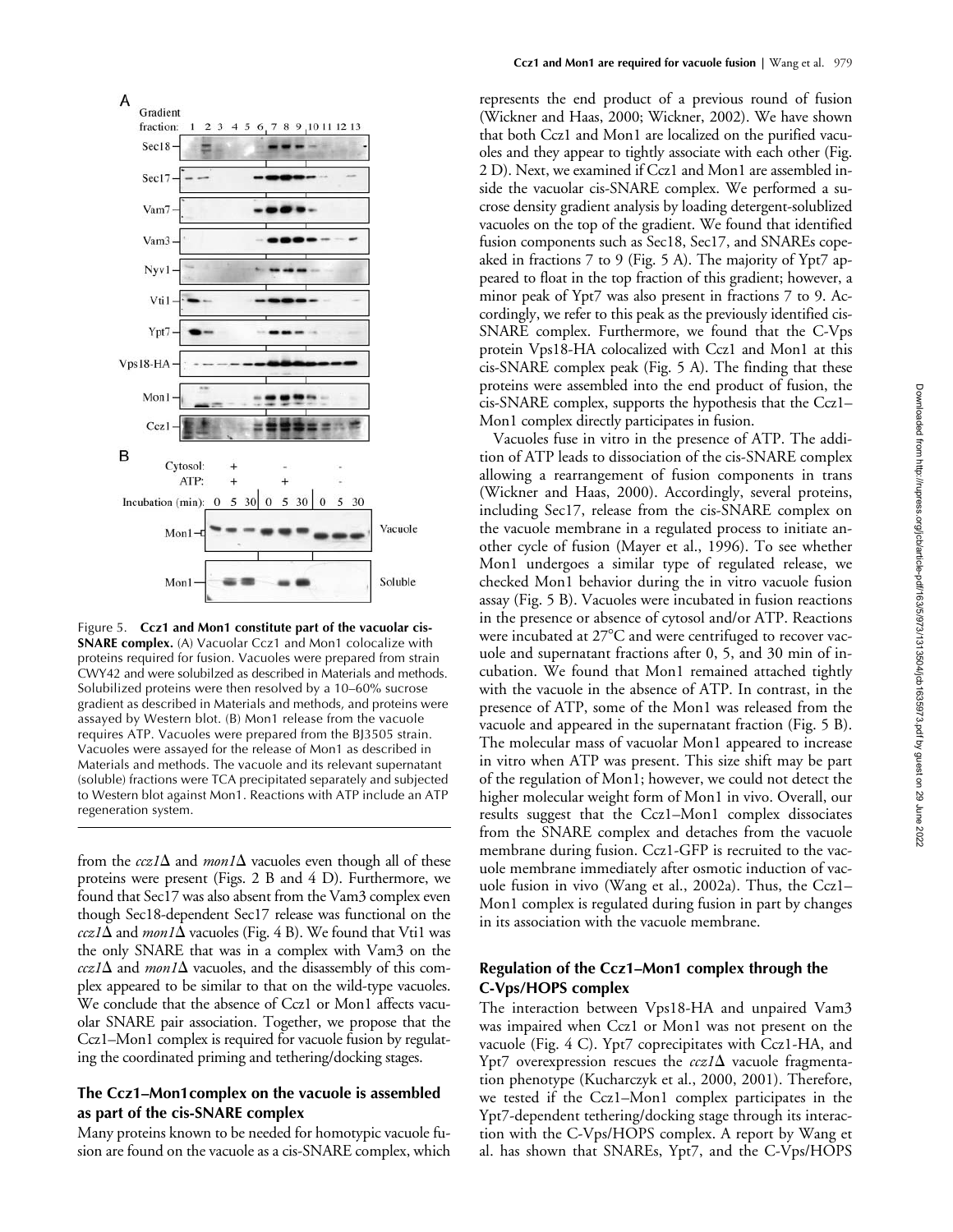

loci was grown to mid-log phase in SMD and examined by fluorescence microscopy. (C) Strain CWY173 (Vps39-HA Vps18-HA) was grown in YPD to mid-log phase and examined by density gradient centrifugation as described in Materials and methods. Fractions were examined by immunoblot against Vam3, Ypt7, Pep12, Ccz1, Mon1, and HA. (D) The C-Vps complex and the Ccz1–Mon1 complex are distinct protein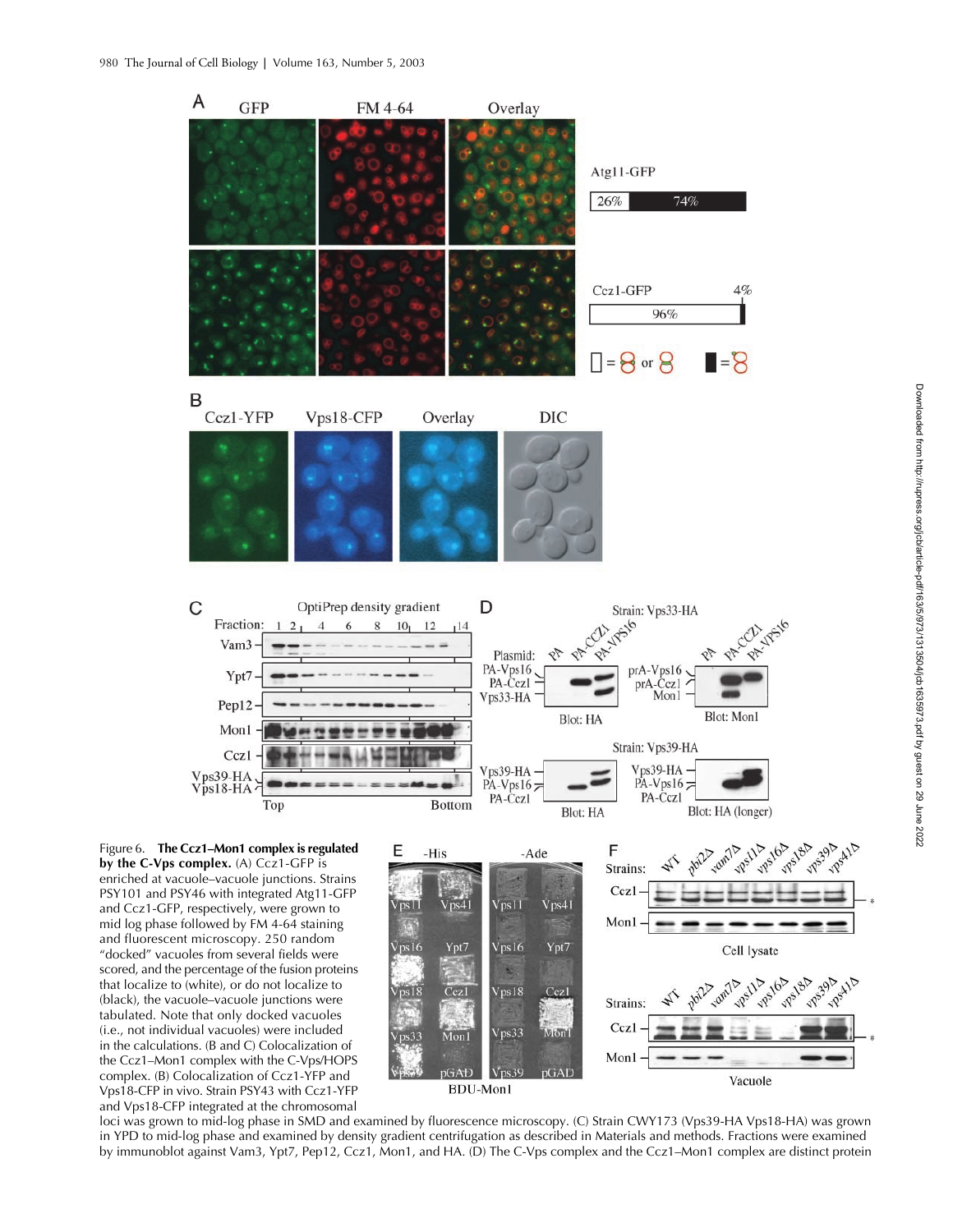complex were enriched at vacuole–vacuole junctions (Wang et al., 2002b). We have previously published that Ccz1- GFP and Mon1-GFP localize to punctate structures on the vacuole membrane similar to C-Vps/HOPS complex proteins (Wang et al., 2002a). Accordingly, we decided to test whether the Ccz1-GFP signal was enriched at the vacuole– vacuole junctions. We used Atg11-GFP as a control. Atg11 is a protein required for the Cvt pathway and it has been shown to localize at a structure tightly associated with the vacuole (Kim et al., 2001), yet has no known role in homotypic vacuole fusion. We stained cells with the dye FM 4-64 to allow a clear observation of vacuole morphology. From multiple fields we counted 250 "docked" vacuoles and quantified the spatial localization of GFP as shown in Fig. 6 A. We found that 96% of the Ccz1-GFP signal was associated with the docked vacuole, whereas Atg11-GFP only displayed 26% association. Therefore, we concluded that the Ccz1-GFP signals were enriched at the vacuole–vacuole junctions reminiscent of the results seen with the HOPS proteins. To see if the Ccz1–Mon1 complex colocalizes with the C-Vps/HOPS complex, we generated a strain expressing both Ccz1-YFP and Vps18-CFP under their endogenous promoters. The Vps18-CFP signal was detected on the vacuole membrane as well as on punctate dots adjacent to the vacuoles. The dot structures colocalized with the Ccz1-YFP signal (Fig. 6 B). Using an OptiPrep™ gradient as described in Materials and methods, we tested whether Ccz1 and Mon1 colocalized with the C-Vps/HOPS complex proteins. Consistent with the Vps18-CFP localization in vivo, we detected a peak of Vps18-HA and Vps39-HA in the top few fractions that colocalized with most of the Vam3 and Ypt7, indicating vacuolar localization (Fig. 6 C). In addition to the top vacuole peak, the majority of the Vps18-HA and Vps39-HA (as well as all other C-Vps/ HOPS members; data not shown) cofractionated with Ccz1 and Mon1 to a dense part of the gradient, suggesting that they colocalize to a higher density compartment. Together, the fluorescence and fractionation data suggest that the Ccz1–Mon1 complex colocalizes with a portion of the HOPS complex that is located in part at vacuole–vacuole junctions.

To further study the relationship between the Ccz1– Mon1 complex and the C-Vps/HOPS complex, we fused PA to the  $NH_2$  terminus of Ccz1 and expressed this construct under the control of a copper inducible *CUP1* promoter (pCu-PA-CCZ1). The fusion protein complements the prApe1 sorting defect in the  $ccz1\Delta$  strain (data not shown). We performed PA affinity chromatography using strains that had HA tags integrated at the chromosomal loci of the C-Vps/HOPS genes. These strains were transformed with plamids expressing PA alone, PA-Ccz1, or PA-Vps16. We recovered the PA immune complex using IgG sepharose as described in Materials and methods. All of the HA-tagged C-Vps/HOPS proteins including Vps33-HA and Vps39- HA were affinity isolated by PA-Vps16, but not PA-Ccz1 (Fig. 6 D; unpublished data). In contrast, Mon1 was only recovered by PA-Ccz1, but not PA-Vps16. When the anti-HA Western blots were exposed for a longer time, weak C-Vps/HOPS-HA signals could be seen with the PA-Ccz1 affinity isolation (Fig. 6 D; unpublished data). No proteins were recovered in the immune complex with PA alone, suggesting that binding was specific to the respective fusion proteins. Furthermore, purified vacuoles containing Vps18- PA affinity isolated low but significant levels of Mon1, suggesting that the C-Vps/HOPS complex and the Ccz1– Mon1 complex transiently or weakly interact (unpublished data). Similarly, using BDU-Mon1 as the bait, we found that Mon1 showed weak but positive yeast two-hybrid interactions with activation domain (AD) forms of C-Vps/ HOPS components, especially Vps11, Vps18, and Vps39 (Fig. 6 E). Mon1 also interacted with Ccz1 and with itself by this two-hybrid assay on  $-H$ is plates. In contrast, these interactions were not detectable under stronger selection (Ade plate) except for the Mon1 self-interaction. Together, these data suggest that the Ccz1–Mon1 complex and the HOPS complex are not further assembled into a higher order complex although they appear to be colocalized at the same membrane compartments; instead they might interact transiently under steady-state conditions.

We have shown that Ccz1 and Mon1 are found on the vacuole together. To see how this binding is regulated, we looked at several vacuole fusion deficient mutants, including the individual C-Vps/HOPS null strains (Fig. 6 F). We found that the absence of C-Vps/HOPS components did not affect the level of Mon1 or Ccz1 under steady-state conditions. We then examined purified vacuoles from these strains. Although  $pbi2\Delta$  and  $vam/2\Delta$  vacuoles, which lack components needed for fusion, accumulated wild-type levels of Ccz1 and Mon1, the vacuoles from the C-Vps/HOPS mutants exhibited two distinct profiles in terms of Mon1 and Ccz1 binding (Fig. 6 F, vacuole). Vacuoles from the  $\nu p s 11\Delta$ ,  $\nu p s 16\Delta$ , and  $\nu p s 18\Delta$  strains were almost completely devoid of Mon1 and Ccz1. In contrast, vacuoles from the  $\nu$ *ps39* $\Delta$  and  $\nu$ *ps41* $\Delta$  strains accumulated at least three times more Mon1 and Ccz1 than did wild-type vacuoles. These results indicated that the C-Vps/HOPS complex regulates the association of the Ccz1–Mon1 complex with the vacuole. Apparently one subcomplex of C-Vps/HOPS is required for stabilizing vacuolar Ccz1–Mon1, whereas the other subcomplex is involved in down-regulation of this

complexes. Strains PSY32 (Vps33-HA) and PSY33 (Vps39-HA) were transformed with plasmids expressing PA, PA-Ccz1, or PA-Vps16. Cells were grown in SMD followed by osmotic lysis. Lysates were incubated with IgG sepharose as described in Materials and methods. Bound proteins were detected by Western blot against HA or Mon1. (E) Mon1 exhibits a weak two-hybrid interaction with the C-Vps complex. The PJ69-4A strain was cotransformed with pBD-MON1 and pAD fusions with components as indicated. Cells were patched on plates without uracil, leucine, and histidine (-His) as a weak selection or without uracil, leucine, and adenine (-Ade) as a strong selection. (F) Binding of the Ccz1–Mon1 complex to the vacuole is regulated by the C-Vps complex. (Upper panel) Strains with the indicated genetic backgrounds were grown in YPD to mid-log phase  $(A_{600} = 1.0)$ . Total cell lysates were prepared and assayed by Western blot against Ccz1 and Mon1. (Lower panel) Vacuoles were prepared from the corresponding strain backgrounds. Identical amounts of vacuole proteins were TCA precipitated and assayed by Western blot against Ccz1 and Mon1. The asterisks mark a nonspecific cross-reacting band.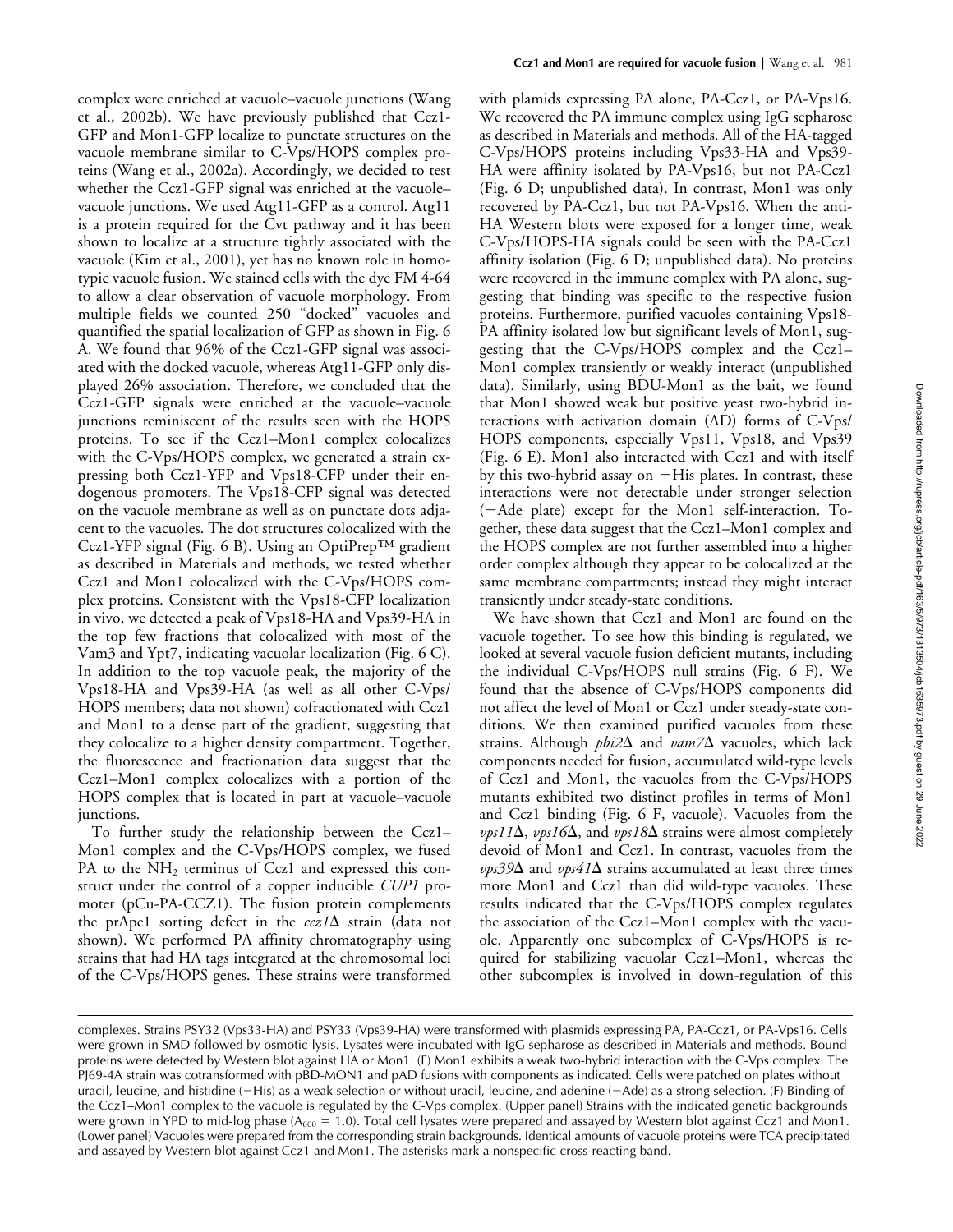complex from the vacuole. Furthermore, this result also supports our finding that one of the functions of the Ccz1– Mon1 complex is mediated by its interaction with Ypt7 and the C-Vps/HOPS complex and that these proteins are required for vacuole fusion at the tethering/docking stage.

## **Discussion**

#### **Ccz1 and Mon1 are required for homotypic vacuole fusion**

Ccz1 and Mon1 are required for multiple vacuole delivery pathways including the autophagy/Cvt pathways, the Mvb and Vps pathways, and endocytosis (Wang et al., 2002a). Although these proteins had not been previously implicated in homotypic vacuole fusion, the defects in multiple vacuole delivery pathways suggested that Mon1 and Ccz1 might act at the general stage of fusion with the vacuole membrane. To elucidate the function of Mon1 and Ccz1, we characterized the role of these proteins in yeast homotypic vacuole fusion. Many of the components required for the different steps of priming, docking, and fusion have been identified through the in vitro fusion assay developed by Wickner and colleagues (Wickner and Haas, 2000; Wickner, 2002). We found that the *mon1* $\Delta$  and  $ccz1\Delta$  strains were defective in homotypic vacuole fusion (Fig. 2 A). Fusion activity was approximately doubled if the reaction was performed with one set of vacuoles from either a *MON1* or *CCZ1* strain. The fusion activity, however, remained very low when one set of vacuoles was from the  $ccz1\Delta$  strain and the other from  $mon1\Delta$  cells (unpublished data). Thus, either Ccz1 and Mon1 are required on both membranes, or both proteins are required to be present on the same membrane. The absence of Ccz1 or Mon1 prevents the stable association of the remaining protein on the vacuole membrane (Fig. 2 D), making it difficult to assess a specific role for either individual protein. These proteins themselves are stable in the absence of the other protein (unpublished data). The  $ccz1\Delta$  and  $mon1\Delta$  vacuoles contained essentially normal levels of at least some of the identified fusion machinery components (Fig. 2, B and C). Thus, the fusion defect in these strains does not appear to be due to the absence of these essential components from the vacuole membrane. An inhibition assay revealed that antibody interference with Mon1 function resulted in a severe fusion defect (Fig. 3). In contrast, a relatively minor defect was observed with inhibition of Ccz1. This result suggests that the main function of Ccz1 is to recruit Mon1 to the vacuole membrane. Alternatively, Ccz1 may be required to further stabilize Mon1 during fusion. The observation that Ccz1 and Mon1 reside in the vacuolar cis-SNARE complex and undergo an ATP-dependent release from this complex during fusion (Fig. 5) strongly supports the hypothesis that Ccz1 and Mon1 participate in a regulated step of the fusion pathway.

#### **Ccz1 and Mon1 are required for C-Vps/HOPS to bind a Vam3-Vti1 complex**

Various models have been proposed to explain the function of the different proteins that are required for the fusion process. According to Rothman's tetrameric vacuole SNARE model, four helices, three "Q"-SNAREs, and one "R"- SNARE are required to form the functional trans-SNARE complex (McNew et al., 2000). However, it was recently proposed that a pentameric SNARE complex is required for yeast homotypic vacuole fusion (Ungermann et al., 1999). The cis-SNARE complex that results from fusion is thought to be thermodynamically stable (Fasshauer et al., 1997) and must be dissociated in an energy-requiring process. However, we observed that the cis-SNARE complex was not properly assembled on the  $ccz1\Delta$  and  $mon1\Delta$  vacuoles (Fig. 3 D). We found that, in the  $ccz1\Delta$  and  $mon1\Delta$  strains, the syntaxin heavy chain Vam3 formed a complex only with one of the light chains, Vti1. The absence of proper cis-SNARE assembly might account for the in vitro homotypic vacuole fusion defect observed in the two mutants. Analyses of priming and docking by morphological assay suggested that the primary defect of the  $ccz1\Delta$  and  $mon1\Delta$  vacuoles is in the tethering/docking stage of the reaction (Fig. 4). In the priming step of homotypic fusion, Sec18-dependent hydrolysis of ATP releases Sec17 and disassembles Nyv1 and Vam7 from the cis-SNARE complex (Ungermann and Wickner, 1998; Ungermann et al., 1999). A second event may be needed to dissociate Vti1 from Vam3 (Boeddinghaus et al., 2002), or these two proteins may remain assembled. Alternatively, Vti1 might have a high affinity for Vam3 resulting in rapid reassociation with unpaired Vam3 after cis-SNARE complex dissociation. We found that Sec17 was quickly released from the  $ccz1\Delta$  and  $mon1\Delta$  vacuole membranes as an early event of priming (Fig. 4 B). However, we could not observe Sec17 in a complex with Vam3 in the mutant cells (Fig. 4, C and D). The binding of Sec17 to the vacuole membrane was also observed with strains lacking SNAREs (Ungermann and Wickner, 1998; Ungermann et al., 1998, 1999), suggesting that Sec17 binding and release is accomplished through the action of an as yet unidentified non-SNARE component. Thus, we suspect the Sec17 binding and release on the mutant vacuoles was accomplished through this unidentified membrane receptor(s). However, Sec17 release from the  $ccz1\Delta$  and *mon1* $\Delta$  mutant vacuoles may not reflect a fully functional priming step.

The C-Vps/HOPS complex interacts with Ypt7 and may also function as an Ypt7 effector to achieve docking between two membranes (Sato et al., 2000; Wurmser et al., 2000). The completion of the docking stage joins the t-SNAREs, offering three " $Q$ "  $\alpha$ -helices, and the v-SNARE, providing one "R"  $\alpha$ -helix based on Rothman's model, for trans-SNARE pairing. The fusion process joins the two membranes resulting in the cis-SNARE complex (Fig. 1). None of the C-Vps/HOPS complex proteins interacted with Vam3 in the  $ccz1\Delta$  or *mon1* $\Delta$  strains, suggesting that the tethering/docking stage was impaired (Fig. 4 C). This result fits with our morphological data that indicated that the defect in the  $ccz1\Delta$  and  $mon1\Delta$  strains prevented the vacuoles from tethering/docking (Fig. 4 A; Table I). We found that Vps18-HA coprecipitated both Vam3 and Vti1, leading us to propose that the C-Vps/HOPS complex interacts with a Vam3-Vti1 complex rather than unpaired Vam3 (Fig. 4 C). Therefore, we propose that the Ccz1–Mon1 complex is required for regulating the SNARE complex during the coor-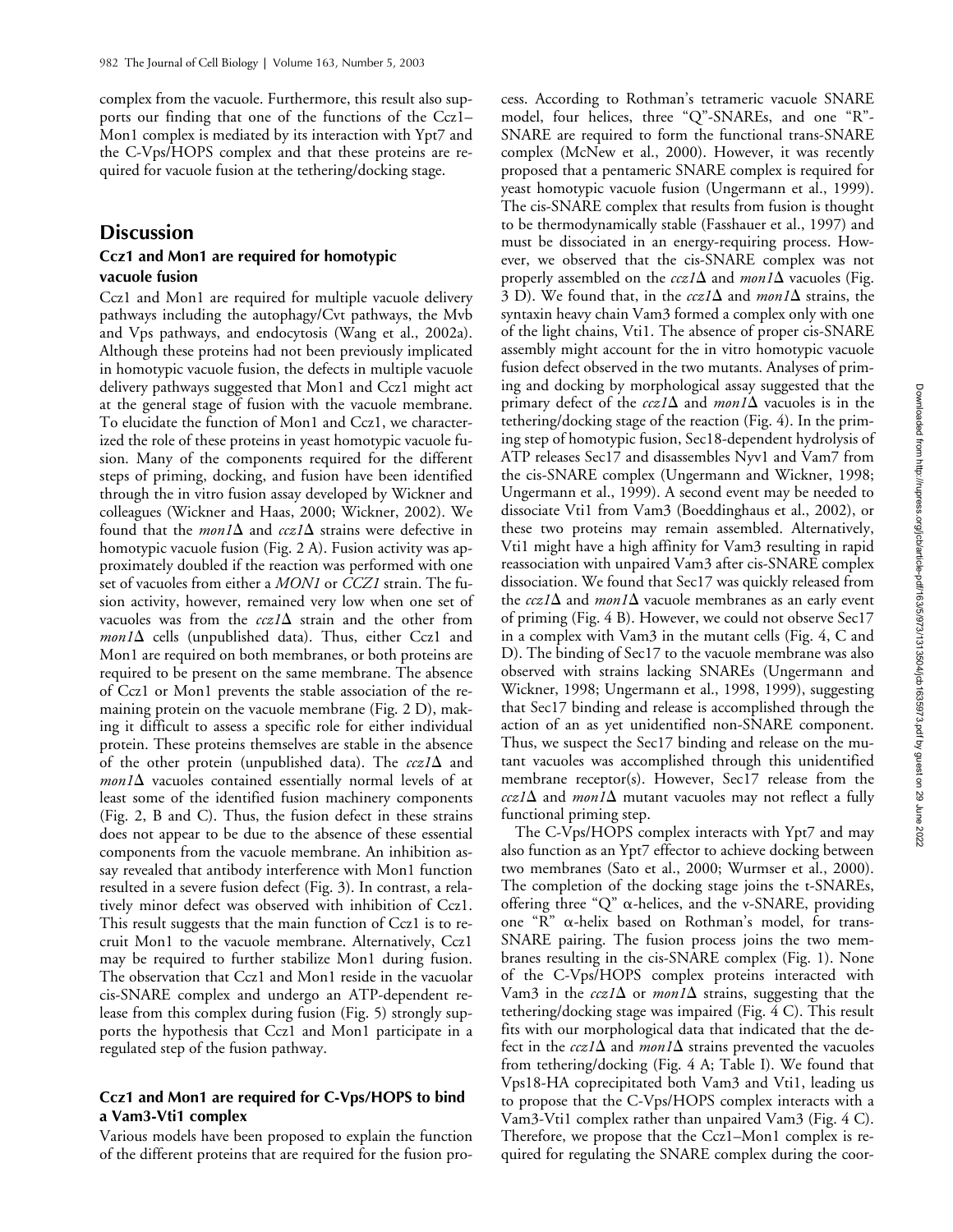dinated priming and docking stages of fusion, and particularly at the stage of tethering/docking.

## **The C-Vps/HOPS complex and the Ccz1–Mon1 complex are key players in the Ypt7-dependent tethering/docking stage**

The C-Vps/HOPS complex is required for regulating the SNARE complex during the docking stage of fusion. The finding that the cis-SNARE complex was not properly assembled on the  $ccz1\Delta$  and  $mon1\Delta$  vacuoles along with the previous report revealing the association between Ccz1 and Ypt7 (Kucharczyk et al., 2001) led us to check if the Ccz1– Mon1 complex is part of the C-Vps/HOPS complex. We found that the two protein complexes colocalize, however, based on PA affinity purification they are not simply assembled into one higher order protein complex (Fig. 6 D). The Ccz1–Mon1 complex and the C-Vps/HOPS proteins appeared to interact weakly or transiently based on affinity isolation and yeast two-hybrid analyses (Fig. 6, D and E). Interestingly, the C-Vps/HOPS complex may be involved in two levels of regulation of the Ccz1–Mon1 complex; vacuolar localization of the Ccz1–Mon1 complex was lost from strains that delete one set of the C-Vps/HOPS complex (Vps11, Vps16, and Vps18), however, removing two other C-Vps/HOPS proteins (Vps39 and Vps41) in turn enriched the association of Ccz1 and Mon1 with the vacuole. Because the C-Vps/HOPS complex functions as the Ypt7 effector as well as exchange factor, it is possible that the differences in binding are due to the different Ypt7 stage that is regulated. Further data are required to resolve this speculation.

Our data and previous findings have predicted that two functionally separated complexes are required for the formation of the C-Vps complex (Wurmser et al., 2000). To further investigate C-Vps complex assembly, we checked the two-hybrid interaction of the C-Vps components in several combinations. We identified three strong two-hybrid interactions (unpublished data). In addition to the published two-hybrid interaction between binding domain (BD)-Vps11 and AD-Vps39 (Wurmser et al., 2000), we found that BD-Vps18 and AD-Vps11, and BD-Vps18 and AD-Vps39, also showed good growth on the selective plate. We then tested these three interactions in strains carrying deletions of the individual C-Vps components. We found that the interaction between BD-Vps18 and AD-Vps11 remained unaffected when other C-Vps components were deleted, indicating that the two proteins directly interact. Interestingly, the interaction between BD-Vps18 and AD-Vps39 was impaired in the *vps11*, *vps16*, and *vps33* deletion backgrounds but not in the *vps18, vps39*, and *vps41* deletion strain. This result supports the two subcomplex model for the assembly of the C-Vps complex. Specifically, Vps11, Vps16, Vps18, and Vps33 appear to be assembled first before the other subcomplex of Vps39-Vps41 can be recruited. In contrast, the interaction between BD-Vps11 and AD-Vps39 remained unaffected in the mutant backgrounds. This result supports the previously published data for a direct association between Vps11 and Vps39 that is required for C-Vps protein assembly. Together, these results suggest that after the Vps11-16-18-33 complex has formed, it recruits the Vps39-Vps41 complex through direct binding between Vps11 and Vps39 to form a C-Vps/HOPS complex.

Based on these data, we propose a model for how tethering and docking could be regulated. We suggest that the sub–C-Vps complex (Vps11, Vps16, Vps18, and Vps33) is required to recruit two complexes, one composed of Vps39- Vps41, and the other of Ccz1–Mon1. The recruitment of these two complexes appears to be two independent events, and specifically, both may not require Ypt7. It has been suggested that binding of Vps39-Vps41 to the rest of the C-Vps components is membrane dependent, although the association with the Vps39-Vps41 complex may not necessarily occur on the vacuole. However, we propose that the recruitment of the Ccz1–Mon1 complex is regulated on the vacuole membrane. Specifically, we propose that recruitment of Ccz1–Mon1 is regulated by other fusion components at a specific stage during the fusion process; one possibility is that the Ccz1–Mon1 proteins might be recruited through the C-Vps interaction with unpaired Vam3. It has been proposed by Sato et al. (2000) that the C-Vps complex functions in promoting the assembly of Vam3 into trans-SNARE complexes. In particular, they suggest that the C-Vps complex may maintain Vam3 in an unpaired stage by preventing nonproductive cis-SNARE associations. However, we found that Vam3 and Vti1 are affinity isolated together with Vps18-HA. We have demonstrated that the Ccz1–Mon1 complex is required for the interaction between the C-Vps proteins and Vam3. Accordingly, the recruitment of the Ccz1–Mon1 complex will stabilize the interaction between C-Vps and Vam3. Alternatively, the association of Vti1 with Vam3 in the  $ccz1\Delta$  and  $mon1\Delta$  background may reflect a nonproductive cis-SNARE association. Furthermore, it has been reported that Ccz1 preferentially binds to the nucleotide-free form of Ypt7, similar to the result seen with the two-hybrid interaction between Ypt7 and Vps39 (Wurmser et al., 2000; Kucharczyk et al., 2001). This suggests that the Ccz1–Mon1 complex may interact with Ypt7 and bring Ypt7 to its guanine nucleotide exchange factor, Vps39. It is still not known, however, if the Ccz1–Mon1 complex is required as part of the Ypt7 GDP/GTP cycle. Overexpression of Ypt7 or expression of an Ypt7 mutant that cannot bind nucleotide suppresses the Ccz1 deletion phenotype (Kucharczyk et al., 2001). However, the Ccz1– Mon1 complex might have another role after GDP/GTP exchange. Expression of Ypt<sup>7Q68L</sup>, a mutant form of Ypt7 that remains in the GTP-bound state and that has a wild-type vacuole phenotype, could not prevent vacuole fragmentation in strains deleted for *CCZ1* or *MON1* (unpublished data). Hence, we suggest that the Ccz1–Mon1 complex may function in part as the Ypt7 downstream effector during the tethering/docking stage. Our data suggest that the Ccz1–Mon1 complex is down-regulated from the vacuole by Vps39- Vps41. The particular timing that is needed for this downregulation may require activation of the Vps39-Vps41 complex. It is possible that down-regulation occurs before or during trans-SNARE pairing, although further data are required to carefully dissect this part of the fusion process.

Overall, we propose that the Ccz1–Mon1 complex is required for regulating the SNARE complex during the coordinated priming and docking stages of fusion, and particu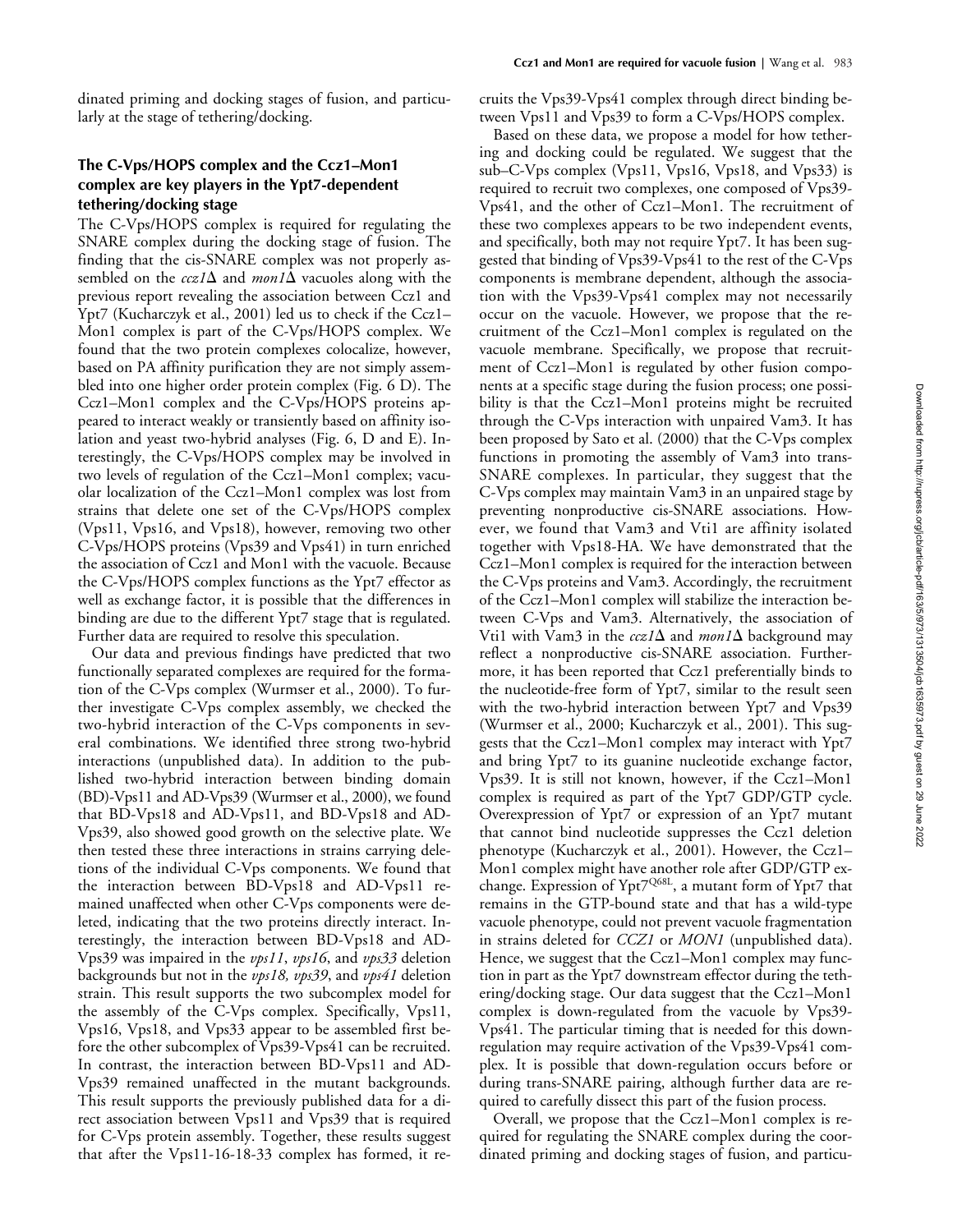larly at the stage of tethering/docking. Accordingly, the absence of Ccz1 or Mon1 prevents subsequent fusion. Further studies of the C-Vps/HOPS proteins and their interaction with the Ccz1–Mon1 complex and Ypt7 and with SNARE proteins will be necessary to understand how the priming and docking steps are regulated to achieve functional SNARE association.

# **Materials and methods**

#### **Strains, media, reagents, and antisera/antibodies**

The yeast strains used in this study are listed in Table II. Media for growth of yeast strains and reagents were described previously (Wang et al., 2001a). FM 4-64 dye was obtained from Molecular Probes. Antisera against Mon1 and Pep4 were described previously (Wang et al., 2002a). Antisera against Ypt7, Sec17, Sec18, Nyv1, Vti1, Vam7, and Vam3 were provided by Dr. William Wickner (Dartmouth Medical School, Hanover, NH). Yeast two-hybrid plasmid of Vps11, Vps16, Vps18, and Vps39 and pPA-Vps16 were provided by Dr. Scott Emr (University of California, San Diego, CA). Antibody against Pho8 was obtained from Molecular Probes, and the anti-HA antiserum was purchased from Santa Cruz Biotech, Inc. To prepare antiserum against Ccz1, the sequence encoding the  $NH<sub>2</sub>$  terminus of Ccz1 (359–965 bp) was PCR amplified and fused to the COOH terminus of GST. The resulting plasmid was transformed into *E. coli* strain BL21. Fusion proteins were induced by adding isopropyl-1-thio- $\beta$ -D-

galactopyranoside (IPTG) followed by column purification to generate antigen. Polyclonal rabbit antiserum was produced using standard procedures as described previously (Wang et al., 2001a).

#### **Disruption, epitope tagging, gene cloning, and plasmid construction**

A PCR-based, one-step procedure was used to tag chromosomal genes with a sequence encoding PA or GFP and its derivatives (Reggiori et al., 2003). To construct a fusion of PA with Ccz1, PA-CCZ1, the *CCZ1* ORF was PCR amplified using pCCZ1(416) as a template. The resulting PCR products were fused with pCuPrA(416) (Kim et al., 2002) to generate pCuPA-CCZ1(416). The plasmid PA-Vps16(416) was described previously (Sato et al., 2000). All oligonucleotide sequences and additional details of the plasmid constructions will be provided upon request. To construct the two-hybrid plasmid of Vps33 and Vps41, the corresponding ORFs were PCR amplified from a wild-type genome. The resulting PCR products were digested and fused with pGAD (James et al., 1996). To construct the bait plasmid of Mon1, the corresponding ORFs were PCR amplified from a wild-type genome. The resulting PCR products were digested and fused with pGBDU (James et al., 1996).

#### **Vacuole preparation and in vitro vacuole fusion assay**

Preparation of cytosol and vacuoles was described previously (Haas, 1995). To compare the in vitro fusion activity, vacuoles were prepared separately from the  $pep4\Delta$  and  $pho8\Delta$  backgrounds. The standard 30- $\mu$ l reaction contained  $3$ -µg vacuoles prepared from the  $pep4\Delta$  (BJ3505) and pho8∆ (DKY6281) strains in physiological salts (Haas, 1995). To examine deletion strain vacuole fusion, every set of experiments was assayed with

Table II. *S. cerevisiae* **strains used in this study**

| <b>Strain</b> | Genotype                                                                                                        | Reference             |
|---------------|-----------------------------------------------------------------------------------------------------------------|-----------------------|
| SEY6210       | MAT <sub>α</sub> leu2-3112 ura3-52 his3Δ-200 trp1Δ-901 lys2-801 suc2Δ-9 GAL                                     | Robinson et al., 1988 |
| BJ3505        | MAT <sub>α</sub> pep4::HIS3 prb1-Δ1.6R HIS3 lys2-208 trp1Δ-101 ura3-52 gal2 can                                 | Haas, 1995            |
| BY4742        | $MAT\alpha$ leu2 $\Delta$ ura3 $\Delta$ his3 $\Delta$ lys2 $\Delta$                                             | ResGen                |
| CWY3          | SEY6210 ccz1Δ:: HIS5 S.p.                                                                                       | Wang et al., 2002a    |
| CWY14         | SEY6210 mon14::HIS5 S.p. pho84::TRP1                                                                            | This study            |
| CWY15         | SEY6210 ccz1 $\Delta$ ::HIS5 S.p. pho8 $\Delta$ ::TRP1                                                          | This study            |
| CWY23         | SEY6210 ypt7∆::HIS3 pep4∆::URA3                                                                                 | This study            |
| CWY33         | BJ3505 mon1 $\Delta$ ::TRP1                                                                                     | This study            |
| CWY34         | BJ3505 $ccz1\Delta$ ::TRP1                                                                                      | This study            |
| CWY42         | BJ3505 VPS18-HA::TRP1                                                                                           | This study            |
| CWY47         | CWY33 VPS18-HA::KanMX                                                                                           | This study            |
| CWY57         | CWY34 VPS18-HA::KanMX                                                                                           | This study            |
| <b>CWY173</b> | SEY6210 Vps18-HA::HIS3 S.k. Vps39-HA::Trp                                                                       | This study            |
| DKY6281       | $SEY6210 pho8\Delta::TRP1$                                                                                      | Haas, 1995            |
| JSY1          | SEY6210 mon1 $\Delta$ ::HIS5 S.p.                                                                               | Wang et al., 2002a    |
| K91-1A        | MATα ura3 pho8::pAL134 pho13::pH13 lys1                                                                         | Haas, 1995            |
| $pbi2\Delta$  | BY4742 pbi2∆::KanMX                                                                                             | ResGen                |
| PJ69-4A       | MAT <sub>α</sub> trp1-901 leu2-3,112 ura3-52 his3-200 gal4Δ gal80Δ LYS2::GAL1-HIS3<br>GAL2-ADE2 met2::GAL7-lacZ | James et al., 1996    |
| PSY32         | SEY6210 VPS33-HA::HIS3 S.k.                                                                                     | This study            |
| PSY33         | SEY6210 VPS39-HA::HIS3 S.k.                                                                                     | This study            |
| PSY43         | SEY6210 CCZ1-YFP::HIS3 S.k. VPS18-CFP::KanMX                                                                    | This study            |
| <b>PSY46</b>  | SEY6210 CCZ1-GFP::HIS3                                                                                          | Wang et al., 2002a    |
| <b>PSY101</b> | SEY6210 CVT9-GFP::HIS3 S.k.                                                                                     | This study            |
| <b>PSY156</b> | DKY6281 Mon1-PA::KanMX                                                                                          | This study            |
| <b>PSY157</b> | DKY6281 Ccz1-PA::KanMX                                                                                          | This study            |
| <b>PSY288</b> | BJ3505 Ccz1-PA::TRP1                                                                                            | This study            |
| <b>PSY287</b> | BJ3505 Mon1-PA::TRP1                                                                                            | This study            |
| $vam/2\Delta$ | BY4742 vam7∆::KanMX                                                                                             | ResGen                |
| $vps11\Delta$ | $BY4742 vps11\Delta::KanMX$                                                                                     | ResGen                |
| $vps16\Delta$ | $BY4742 vps16\Delta::KanMX$                                                                                     | ResGen                |
| $vps18\Delta$ | BY4742 vps184::KanMX                                                                                            | ResGen                |
| $vps39\Delta$ | BY4742 $vps39\Delta::KanMX$                                                                                     | ResGen                |
| $vps41\Delta$ | BY4742 $vps41\Delta::KanMX$                                                                                     | ResGen                |